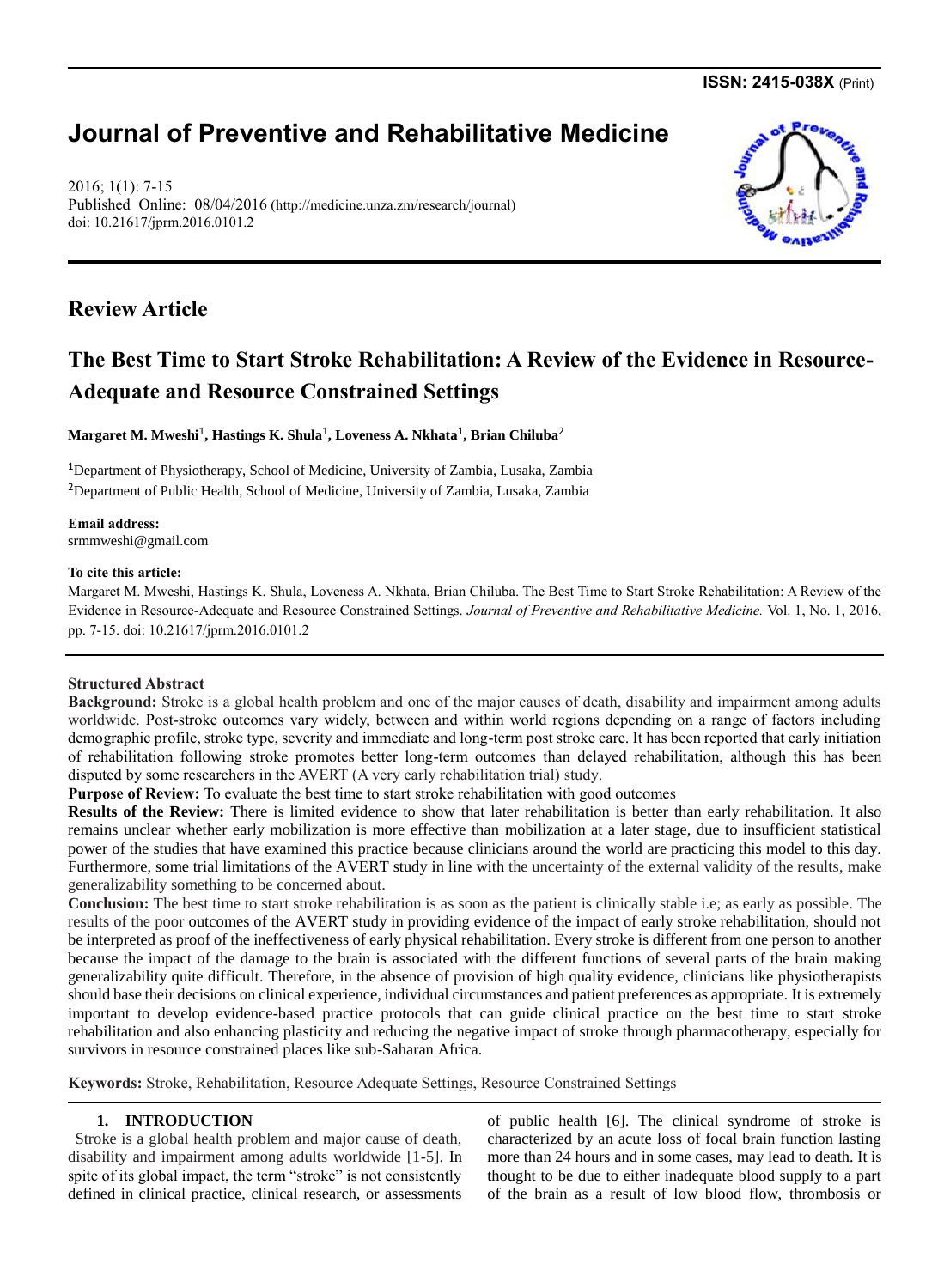embolism associated with cardiovascular diseases or spontaneous haemorrhage into the brain substance [6-8]. The etiology of stroke is influenced by sex, race and age, as well as by cultural and geographic factors [9]. Stroke is classically divided into two types being ischemic stroke which is characterized by neurological deficit attributed to an acute focal injury of the central nervous system (CNS) and haemorrhagic stroke characterized by a focal collection of blood within the brain parenchyma or ventricular system that is not trauma-related [6,8]. The frequency of ischemic stroke is higher than hemorrhagic stroke [8-12] and it is also known to be the second most common cause of death worldwide [13,14] and the third leading cause of the loss of disabilityadjusted life years [13,15].

Several epidemiological studies have been done worldwide to highlight the global trends of stroke, including estimated projections of the syndrome. According to the American Stroke Association [16], statistics show that stroke sufferers were 33 million, with 16.9 million people having a first stroke worldwide in 2010. On average in Africa, stroke sufferers are possibly 10 to 15 years younger than those in developed countries [17,18]. Stroke has been responsible for 5.3 million deaths or 1 in 10 deaths worldwide [6]. It has been predicted that, if the current trends of non-communicable diseases (NCD) continue, there will be 20 million annual stroke deaths and 70 million stroke survivors worldwide by 2030 [19-21]. The global burden of stroke reflects a pressing need for well-designed strategies to help track current trends as well as to curb the projected spread of stroke worldwide, especially in low-income countries (LIC) [22].

Stroke rates in several developed countries have fallen considerably, while they have been reported to rise substantially over the last 20 years in Africa, giving an overall global increase in stroke incidence [20-23]. Such assertions are supported by data showing that in the year 2008, the overall stroke incidence rates in LIC to middle income countries (MIC) had, for the first time, exceeded the level of stroke incidence seen in high-income countries (HIC), by 20% [8, 22]. Certainly, from the reports given, the burden of stroke in sub-Saharan Africa (SSA) appears to be increasing, and post-stroke disability rates in some areas are as high as in HIC [23]. Epidemiological reports presented show that new stroke cases in Africa amounted to 535, 000 and 2, 009, 000 stroke survivors in the year 2013, suggesting an increase of 10.8% and 9.6% of incident stroke cases and stroke survivors respectively, attributable to population growth and ageing between 2009 and 2013 [21].

Undoubtedly, African countries are currently undergoing an epidemiological transition that has been driven by sociodemographic and lifestyle changes hence giving statistics in some few places never reported before. Although the burden of care of NCD, including cardiovascular and other risk factors seem to be increasing steadily in SSA [24]. The scarcity of data on stroke incidence is equally becoming more pronounced in Africa, especially the rural parts [21, 25]. Even though it is believed that more than 80% of stroke burden occurs in LIC and MIC, reliable data on stroke epidemiology, particularly incidence and morbidity is scarce in most of these settings [20]. Consequently, long-term post-stroke outcomes in SSA are poorly described, with most studies being hospital-based. As the majority of stroke cases may not attend hospital, such data cannot be relied upon to give an accurate picture of the epidemiology of stroke in SSA [23].

Post-stroke outcomes vary widely, between and within world regions depending on multiple factors including demographic profile, stroke type, severity and immediate and long-term post stroke care [23]. Various lengths of hospital stay post stroke have been documented in literature although improvement of outcomes relates not specifically to the length of stay, but to the intensity of the rehabilitation received. Traditionally, starting rehabilitation early is a widely accepted principle of care for people affected by stroke [26-30]. Other assumptions related to improved outcomes and recovery which are facilitated by a greater intensity of treatment in stroke, have also been reported [31]. Some of these traditional assumptions have now been doubted due to the outcomes of a randomised controlled AVERT trial study recently done on 2104 patients from 5 HIC [32]. The purpose of the trial study was to evaluate if very early mobilisation reduces disability at 3 months in stroke survivors. The study concluded that very early mobilization after stroke reduces the probability of a favourable outcome at 3 months.

#### **What is already known in Stroke Rehabilitation?**

- Rehabilitation of stroke should start as soon as a patient is declared stable for enhancing functional independence
- Heat Rate Variability is strongly associated with motor outcome 3 months after stroke
- Cerebrolysin has beneficial effects on function and global outcome in early rehabilitation patients after stroke

- Treatment with fluoxetine for 90 days after ischemic stroke can improve the long-term neural functional outcomes.

#### **What is not known in Stroke Rehabilitation?**

- The basis on how rehabilitation influences brain plasticity and recovery is unclear

- It is unclear how early immobilization affects neurological outcomes - The optimal intensity of rehabilitation is unclear

#### **What this study adds:**

-It provides current literature on the overview of stroke rehabilitation and also provided an opinion on the impasse that has arisen from the AVERT study on the best time to start stroke rehabilitation

-Motivation to clinicians especially in resource constrained environments to develop collaborative protocols that can be enhanced by pharmacotherapy in order to reduce the negative impact of stroke and eventually improve on outcomes.

Considering the impasse that has been created by the trial results, it has become very evident now that there has been very little clear consensus about the optimal time to start stroke rehabilitation. As such, there is a critical need to assess the current evidence on the best time to start rehabilitation in stroke survivors. Henceforth, we conducted a review of literature reported in this paper. Information on stroke rehabilitation, stroke rehabilitation guidelines, approaches to stroke rehabilitation, rehabilitation in resource constrained and resource adequate settings and our clinical opinion on the best time to start rehabilitation will be presented.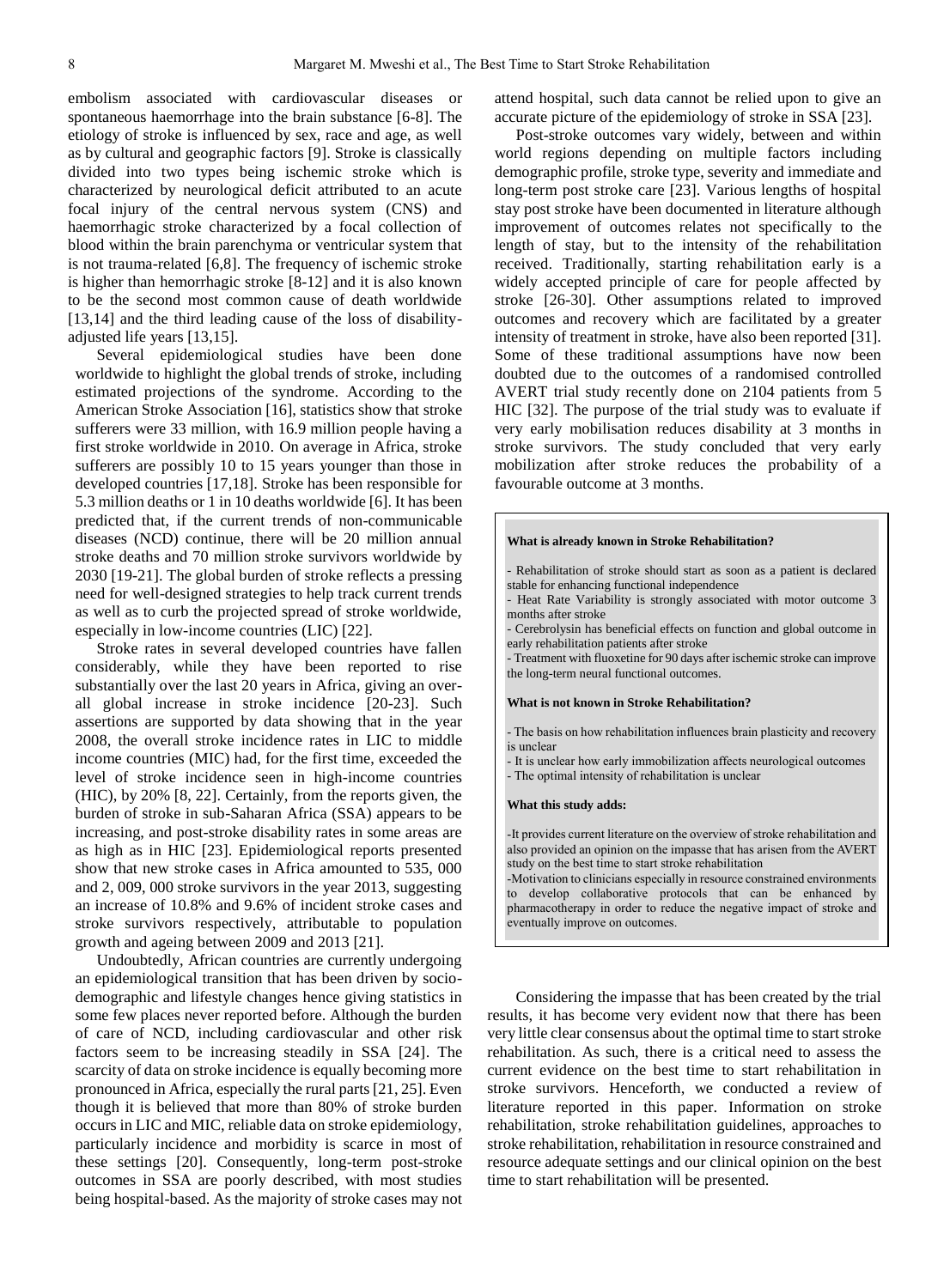#### *Research Question*

What is the best time to start Stroke Rehabilitation?

## *Main Purpose of Review*

To review the evidence of stroke rehabilitation in resource adequate and resource constrained settings and the best time to start rehabilitation with good outcomes

#### *Methodology*

The search process involved an electronic search of literature on the review topic, while the conclusions were based on literature findings and the consensus clinical views of the authors based on their experiences of stroke rehabilitation.

### **2. STROKE REHABILITATION**

Rehabilitation is often prescribed after brain injury, but the basis on how training can influence brain plasticity and the recovery is unclear [33]. It is a broad concept, though a dynamic process of care including prevention and/ or treatment activities and/or services that address body impairments, activity limitations or participation restrictions for an individual [32-36]. It is considered to be the cornerstone of stroke management, with physiotherapy being the most recognized and generally accepted treatment [37]. Rehabilitation is an integral part of most physiotherapists' work, even if the work environment is not a clearly defined 'rehabilitation' setting [38]. Because of the high burden of disability and the lack of a widely applicable medical treatment, much of post-stroke care relies upon rehabilitation interventions [6]. Due to the burden of care in managing stroke survivors, global stroke rehabilitation guidelines have been developed in many countries.

#### *2.1 Stroke Rehabilitation Guidelines*

With the increased burden of stroke survivors, global stroke rehabilitation guidelines have been developed to guide clinical practice and equally several approaches have been developed for use in stroke rehabilitation be it in the HIC or LIC. Several stroke rehabilitation guidelines have been developed in different countries to provide clinical guidance in managing stroke survivors. For instance, the National Clinical Guidance for Stroke (England) [39], Clinical Guidance for Stroke Management (Australia and New Zealand) [40], the Royal Dutch Society for Physical Therapy (Koninklijk Nederlands Genootschap voor Fysiotherapie (KNGF) Stroke Rehabilitation Guidelines (Netherlands) [41] and other guidelines are guiding practice in their respective countries and other countries where there are no specific guidelines for use. However, the most recent updated stroke rehabilitation guideline being the KNGF was developed using the framework based on the 'International Classification of Functioning, Disability and Health' (ICF) [42]. The guidelines offer information on the process of stroke rehabilitation, post stroke problems encountered and also approaches being used in managing stroke survivors.

#### *The Process of Stroke Rehabilitation*

 In accordance with the KNGF Stroke Rehabilitation Guideline, the process of rehabilitation can be divided into three phases of care i.e. (I) early rehabilitation phase between 0-24hrs to 3 months, (II) late rehabilitation phase between 3-6 months and (III) rehabilitation in chronic phase after 6 months as shown in figure 1. The processes involved in stroke rehabilitation are physical therapy and other modalities like occupational and speech therapy which involve diagnostics and prognostics, intervention, evaluation and monitoring, and concluding the treatment [41].



*Figure 1: Process of Stroke Rehabilitation*

 The main goal of stroke rehabilitation is to maximize the ability to walk independently and improve activities of daily living [31, 43] and also promoting the use of the affected arm. It is generally recommended that stroke rehabilitation be carried out in what is called a stroke unit characterised by a specialized integrated stroke care system, sometimes referred to as 'stroke service' [39-41]. In an ideal situation, a stroke unit is found in a hospital setup while other places are rehabilitation stroke units in rehabilitation centres and nursing home stroke units found in nursing homes. It has been demonstrated that having patients with CVA treated by a specialised interdisciplinary stroke team, who are working together at one common site has a favourable effect on survival rates, length of stay, and ADL independence, compared to regular care at a non-specialized ward [39-41]. Ideally, a treatment team consists of a physician, nurse, physical therapist, occupational therapist, speech therapist, neuropsychologist, social worker, exercise therapist, activities supervisor, dietician and pharmacist [39-41].

#### *Post-Stroke Problems*

 A number of studies have been done to evaluate problems encountered by stroke survivors. Stroke survivors are frequently left with physical and psychological changes that can profoundly affect their functional ability, independence, and social participation [43,44] due to walking inability and the disuse of the affected upper limb. It has been observed that spasticity occurs in at least 20% of all stroke patients contributing to movement deficits, pain and impaired function [45]. It is apparent that any disorder of somatosensory function can be an important cause of functional disorder, particularly of the hand [46]. Disorders of the motor and somatosensory functions of the upper limb are frequent clinical symptoms in strokes. Recovery of the somatosensory functions of the upper limb is slower and more complicated than in the lower limb [47,48]. Some studies have shown that somatosensory deficit has a negative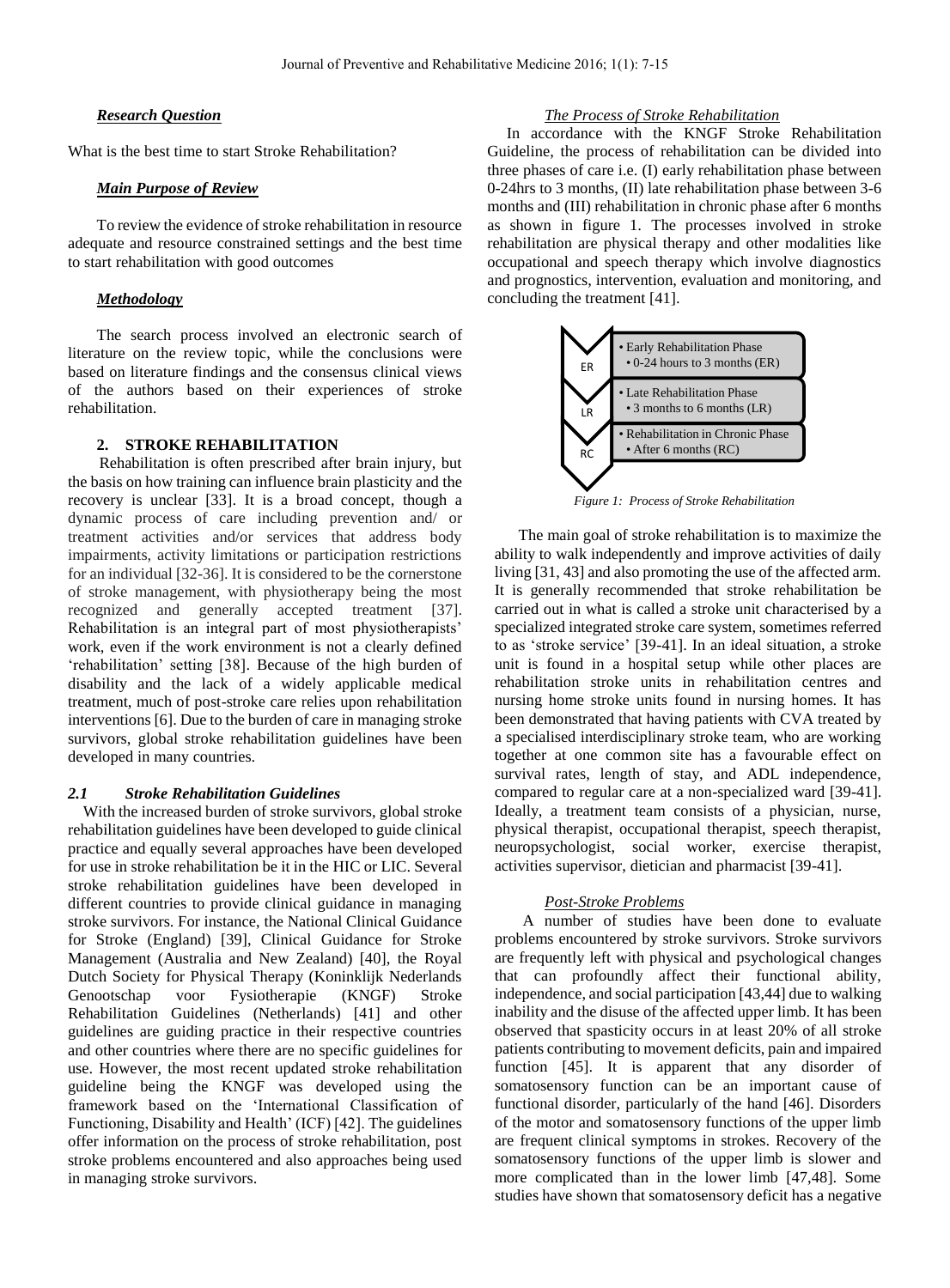effect on the functional outcome of patients with hemiplegia and prolongs rehabilitative treatment. In the case of the upper limb, the poor functional recovery occurring with sensory loss can be at least in part due to a "learned non-use" mechanism that has been documented in studies with both animal models and human subjects with somatosensory deficits [49]. The observations suggest that after stroke, an impaired processing of afferent input from the affected side leads to a defective neural coupling and is associated with a greater involvement of fibre tracts from the unaffected hemisphere during cooperative hand movements [50, 51]. It is reported that at 6 months of stroke rehabilitation, 33–66% of people with upper extremity impairments do not present with functional upper limb and only 5–20% achieve full recovery [52]. In order to manage problems of stroke survivors, several rehabilitation approaches have been developed dating as far back as the 1940s.

#### *Approaches used in Stroke Rehabilitation*

 Historically, several stroke treatment approaches have been developed and used by physical and occupational therapists. Stroke rehabilitation methods used by therapists vary widely depending on their background knowledge, clinical experience, clinical skills, and personal preferences [53]. Therapeutic methods and techniques used within neurological physical therapy provide two main approaches being: traditional classical specific intervention techniques and the eclectic approach to intervention. The traditional classical specific intervention techniques are based usually on strict procedures and clinical guidelines while the eclectic approach is based on the stable core of the methods and open to development and conjunction elements of various methods [54]. There are various neurophysiological approaches like Proprioceptive neuromuscular facilitation techniques (PNF), Bobath's neurodevelopmental approach (NDT), Brunnstrom's technique and Rood's approach that can be used in stroke rehabilitation although there are a lot of variations in the use of these approaches depending on the therapists. A proportion of almost 96% of therapists are well aware of neuro approaches, but face difficulties practicing them. Proprioceptive neuromuscular facilitation techniques and Constraint-Induced Movement Therapy (CIMT) are most commonly preferred and practiced approaches, followed by NDT, Brunnstorm, Roods and Motor Relearning Program (MRP). There is a mixed pattern of practice of traditional approaches such as PNF, Brunnstorm and NDT and the task specific training such as CIMT [55].

 Surveys have been conducted in countries including Sweden, Australia, and the United Kingdom to determine the clinical practices and the underlying theoretical beliefs in stroke rehabilitation among the current practices of clinicians who use the neurodevelopmental treatment (NDT) method. The uncertainty among clinicians revealed in some sections of the survey shows that more evidence of clinical approaches is needed to ensure efficacious treatments. Development of a comprehensive treatment protocol based on basic and clinical scientific evidence using current therapeutic practices that are supported by the literature should be investigated [53]. Various physical rehabilitation approaches may be used to promote recovery of function and mobility after stroke, but controversy and debate about the relative effectiveness of approaches persist [56]. Spasticity therapy has become important in today's neurological clinical rehabilitation [43]. A review of randomized controlled trials of physical rehabilitation approaches in adult stroke survivors was done with interventions of philosophically different approaches to promote recovery of function or mobility. Results showed that physical rehabilitation, comprising a selection of components from different approaches, is effective for recovery of function and mobility after stroke [56].

 In spite of debates going on concerning the effectiveness of stroke rehabilitation, it is well established that the amount of therapy patients receive is key to the effectiveness of stroke rehabilitation [57]. One approach to rehabilitation post stroke that results in improved long-term outcomes is early initiation of therapy. For instance, functional activity dose during the first week of inpatient rehabilitation is an indicator of both gait velocity at discharge and length of time to independent walking [58]. A number of approaches are now being investigated in an attempt to increase the effectiveness of stroke rehabilitation techniques for the Upper Extremity [59]. In the last decades, robot-assisted rehabilitation has been used to promote motor ability in stroke patients. The additive effects of robot-assisted rehabilitation with respect to traditional therapy still have to be demonstrated [60, 61]. It is widely accepted that intensive repetitive task-oriented robotic rehabilitation is an effective intervention but, at present, the mechanisms leading to impairment reduction following the robotic training are still unclear. In addition, it is unknown when the reduction in impairment leads actually to improved quantity and quality of upper-limb use in activities of daily living. To date, there is still no consensus on which robot and kind of approach should be used given a selected patient or on the duration of the robotic intervention. There are various robots and approaches for upper-limb neuro-rehabilitation but, due to the lack of knowledge of the mechanisms leading to improvement and the complexity and the variety of the clinical pictures of stroke patients, there are no generally recognized guidelines on how to select the robotic intervention and how to customize it on the patient's residual functional abilities [60].

 Acupuncture has also been used for patients with stroke and post-stroke rehabilitation for thousands of years [62]. Previous studies reported that acupuncture enhanced stroke recovery through neurogenesis while current findings suggest that it is a prospective therapy targeting neurogenesis for ischemic stroke. The findings of a systematic and meta-analysis review indicate that acupuncture ameliorates neurological deficits and reduces brain oedema in experimental ischemic stroke, and the mechanisms positively correlate with endogenous neurogenesis, in which acupuncture therapy can promote the proliferation, migration and differentiation of Neural Stem Cells [63].

 Several limitations have been found in individual approaches to rehabilitation and no one approach to physical rehabilitation is any more (or less) effective in promoting recovery of function and mobility after stroke [56]. Therefore, clinicians both in resource adequate and resource constrained use different approaches to suit the needs of stroke patients in what is called an eclectic approach. It is therefore imperative that rehabilitation professionals managing stroke survivors develop comprehensive treatment protocols to provide some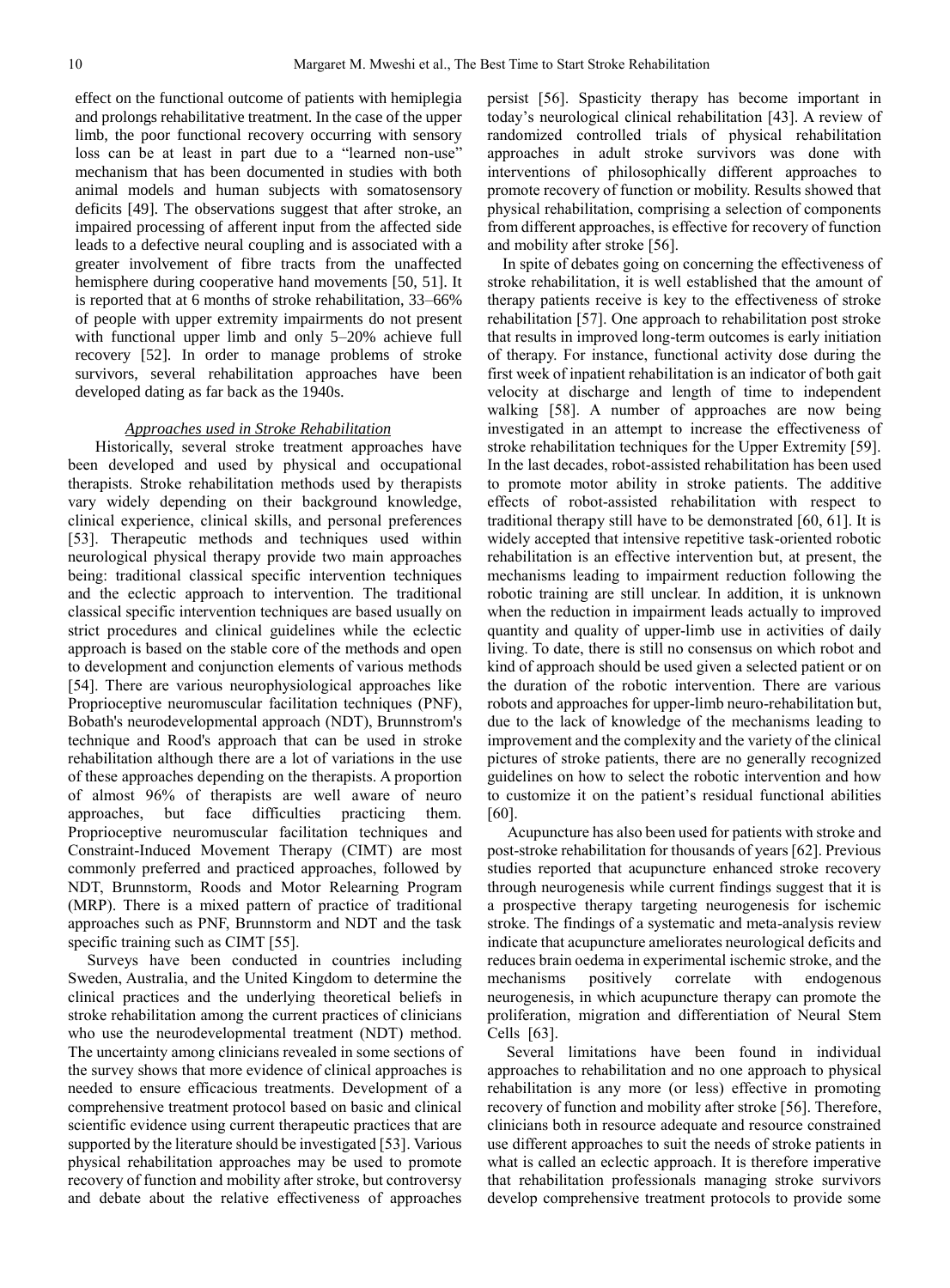form of clinical guidance to clinicians working in both resource constraint and resource adequate settings.

## *2.2 Rehabilitation in Resource Constrained and Resource Adequate Settings*

 The body of literature on stroke rehabilitation clearly establishes that there are different approaches to stroke rehabilitation in developed and developing countries. However, the differential approaches do not necessarily represent preferred models or best practice [31]. Although rehabilitation in developed countries tend to follow recommended stroke rehabilitation guidelines, rehabilitation provided in developing countries is often dependent on the availability of resources, which are often limited. Where resources are available especially in private and church institutions, good and basic rehabilitation takes place somehow. Of course, it is very clear that in the developed countries, everything is streamlined and has to be done as per stroke protocol. For instance, the protocol entails that all patients be admitted to a hospital stroke unit for further diagnostics not later than 4.5 hours after the stroke and physiotherapy starts mobilizing patients 24 hours after the stroke in order to prevent secondary complications [27]. This can be evidenced in countries like the Netherlands where early mobilization of stroke patients defined as 'mobilizing a patient from the bed within 24 hours after the stroke, and encouraging them to practice outside the bed' is what is advocated for [27].

 Although there are pragmatic debates going on globally on stroke rehabilitation, the majority of stroke survivors in Africa cannot even make it to the hospital within 24 hours going by the universal stroke rehabilitation guidelines. Equally, diagnosis of stroke in many African settings remains a huge challenge [64]. For instance, CT scans in some hospital surveys in SSA have been reported to be conducted on less than half of patients presenting with stroke, while only a few can afford it. Furthermore, due to the high proportion of undiagnosed hypertension in Africa especially among the younger population, stroke incidence has also been reported to be more severe and higher among the active and productive population age groups. The high cost of health services in the absence of effective health insurance schemes and adequate resources allocated for stroke prevention and management has affected healthcare-seeking behaviour in some African settings [64]. This has practically forced many stroke patients to be managed at home due to lack of hospital funds, with only a few presenting to standard health facilities several days after the onset of symptoms having tried low-priced under-resourced clinics. In some resource-poor countries like Mozambique, the average length of hospital stay is only 6 days and so functional ability is likely to be a strong marker for stroke severity [23]. Other reports from studies on 651 stroke cases in Mozambique, 200 cases in Johannesburg, South Africa, 284 cases in Lusaka, Zambia and 272 cases in Abuja, Nigeria have reported case-fatalities of between 28– 30 days giving a proportion of between 16.2% - 38% [8, 23]. Most of these studies in the developing world have reported cases managed and the average number of days of hospitalization, but outcomes of rehabilitation have been limited to rates of mortality and morbidity.

 Undoubtedly, the majority of studies exploring recovery and outcome of stroke management have been conducted in developed high-income countries where factors that enhance the outcomes of rehabilitation are more readily available [4]. In contrast, there is very limited literature reporting on outcomes and recovery patterns of stroke patients living in developing or under-resourced countries. Due to limited resources, there is indeed a lack of adherence to global best clinical practice stroke guidelines which could help improve on outcomes. Also a multidisciplinary approach is seldom applied because some disciplines are not being employed at the centres due to limited funds and clinicians. An attempt was made to compare the motor and functional recovery of stroke patients in Germany versus stroke patients receiving rehabilitation in South Africa. Secondary data analysis of patient protocols collected in two independent studies conducted in Germany and South Africa was done on a total of 73 patients from the two separate studies. They were matched for age at stroke onset, gender, and initial motor functioning. The results of this study provide empirical evidence for differential recovery patterns for patients in developed and developing countries. It was noted that German patients performed better than the South Africa counterparts in performing activities of daily living at 6 months. This could be attributed to the differences in the processes of rehabilitation where German patients received in-patient treatment of high intensity of daily therapy on an average of 2.5 hours while the South Africans received an out-patients therapy at an average of once per week. Thus the intensity of treatment differed significantly between the developed and developing countries, potentially impacting outcome and recovery patterns. A further detailed exploration of the factors to which this difference in recovery patterns can be attributed was beyond the scope of the study hence another study for future research was recommended [4].

 Even though it has been demonstrated that having patients with stroke treated by a specialised interdisciplinary stroke team is what is recommended, such services can hardly be provided in most African countries. This contributes to widening the gap of clinical practice of stroke rehabilitation in the developed world verses the developing world. On the other hand, if assertions that early rehabilitation has poor outcomes, then SSA could perhaps provide an even bigger sample to provide evidence of better outcomes. Most of the stroke survivors do not have an opportunity to be seen by a neurologist or physiotherapist but prescriptions are given and in many instances, drugs are not even available even making stroke management more complicated. Whatever the circumstances, clinicians world over are currently facing a dilemma on the best time to start stroke rehabilitation.

#### *3.* **WHAT IS THE BEST TIME TO START STROKE REHABILITATION?**

 Some researchers have reported that early initiation of rehabilitation following stroke promotes better long-term outcomes than delayed onset, emphasizing the importance of in-patient therapy [58, 65, 66] although it has been disputed by other researchers [67]. Generally, the concept of starting rehabilitation early has been well supported and a widely accepted principle of care for people affected by stroke [27,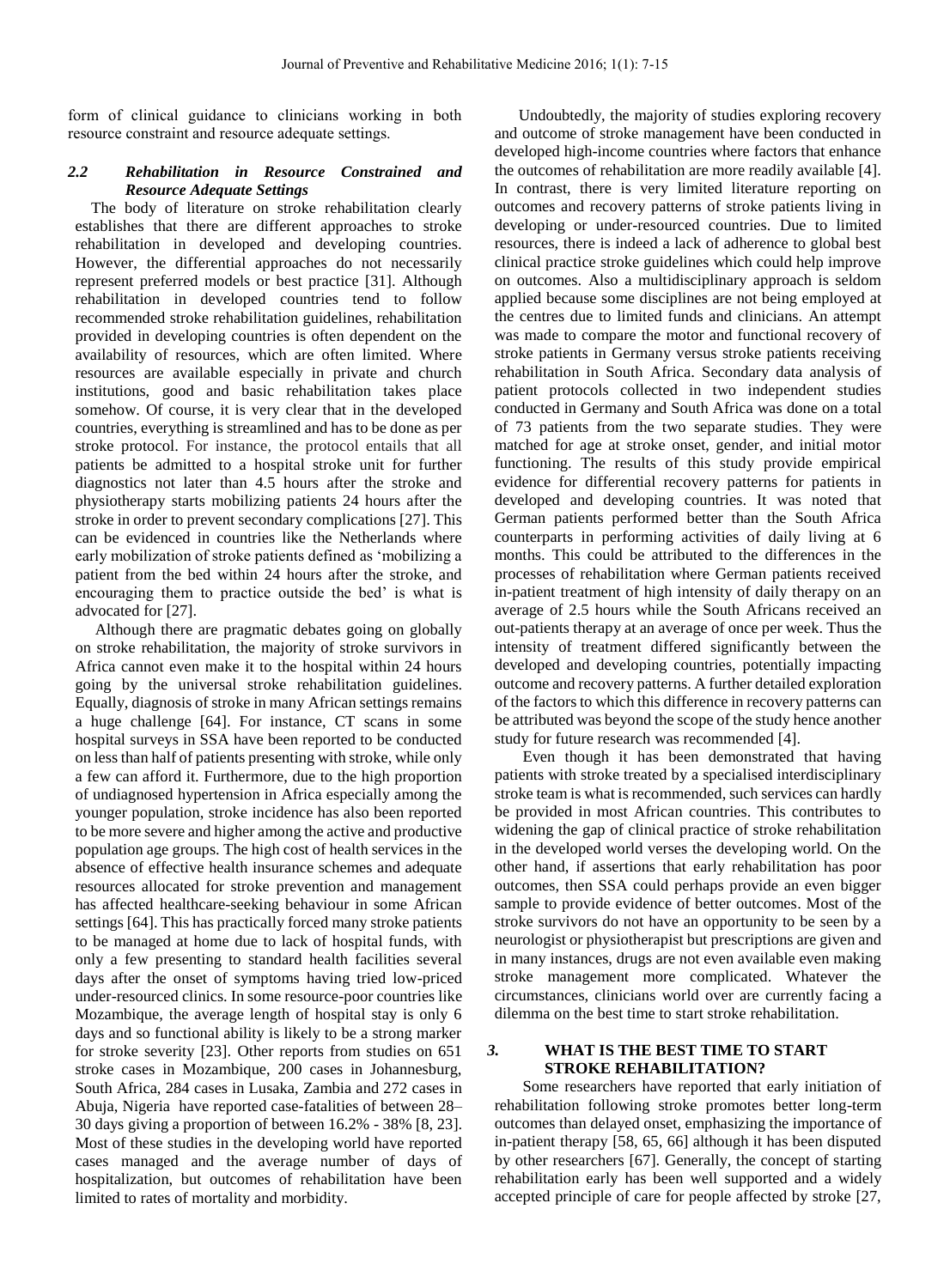67]. Even though there is limited evidence and it still remains unclear whether early mobilization is more effective than mobilization at a later stage, due to insufficient statistical power of the studies that have examined this practice, clinicians around the world are practicing this model to this day. However, as there were no reported indications disputing that early mobilization from the bed has any adverse consequences for patients provided the patient's neurological and cardiovascular status has been judged by a neurologist to be sufficiently stable, stroke guidelines are still recommended.

 In an attempt to establish with evidence the best time to start rehabilitation, a randomised controlled AVERT trial study with concealed allocation and blinded outcome study was recently done on 2104 patients from 56 stroke units in five countries namely Australia, New Zealand, Malaysia, Singapore and the United Kingdom [67]. The purpose of this study was to evaluate if very early mobilisation reduces disability at 3 months in stroke survivors. The intervention was delivered by physiotherapy and nursing staff guided by a protocol, which was dictated by four levels of functional ability and adjusted in line with recovery. The intervention period lasted 14 days or until discharge from stroke unit care. The study concluded that very early mobilization after stroke reduces the probability of a favourable outcome at 3 months. The trial shows that a theoretically plausible intensive intervention and very early mobilisation of stroke patients begun as soon as possible after admission, is not better than existing protocols and may actually be harmful [67]. The results of this trial may imply that the existing guidelines worldwide on early stroke rehabilitation need to be rewritten. The trial has been actually considered a labour of love for the hundreds of clinicians, researchers and patients involved. The collective vision of research excellence and discovery, of building the stroke rehabilitation and recovery evidence base was clear and ever present. So too was the shared value of collaboration, of participating in something that extended beyond national boundaries [67]. As further results emerge, clearer guidance for practice will be possible. The 'who', 'when' and 'how much' questions remain. However, this important finding has already set a new discovery path. Additional pre-clinical studies may clarify the time window for enhanced plasticity after injury, and focused exploratory trials in stroke patients will further aid the understanding. For now, the key message for physiotherapists is that AVERT has proven that what you do with patients early after stroke does make a difference [67].

 A very recent commentary was done on the AVERT study by a director of a Neuro-critical Care Services in the USA, Abhijit Lele who clearly stated that the study results largely contradict the conventional thinking and practice of early mobilization after stroke. Considering some trial limitations, he warned that caution must be exercised prior to making any change in clinical practice [68]. It is only true that such a relevant and pragmatic trial study that took 8 years to be completed is very essential in research and the clinical practice of stroke rehabilitation, although cautiousness has to be observed before getting in to worse problems difficult to handle given the uncertainty of the external validity of the results of the trial study and other issues [67], thus making generalizability something to be concerned about.

 In conclusion, the authors wish to state that, the results of the poor outcomes of the AVERT study in providing evidence of the impact of early stroke rehabilitation, should not be interpreted as proof of the ineffectiveness of early physical rehabilitation. Physical rehabilitation in patients with critical conditions like stroke may need some complex interventions that are sometimes not easy to study. Every stroke is different from one person to another because the impact of the damage to the brain is concomitant with the different functions of several parts of the brain. Therefore, in the absence of provision of high quality evidence, clinicians like physiotherapists should base their decisions on clinical experience, individual circumstances and patient preferences as appropriate. Benefits of early mobilization should be compared with the potential complications of the negative likely impact of intra-cerebral hemorrhages if caution is not well taken care of by clinicians. Therefore, considering the weaknesses of the AVERT study, literature on stroke rehabilitation, the commentary of Abhijit Lele [68] and the clinical experiences of the authors in stroke rehabilitation, the opinion on this matter is, "Early rehabilitation leads to better future outcomes for stroke patients", (as soon as the patient is clinically stable).

 In demonstrating the effectiveness of clinical novelties, it is extremely important to develop evidence-based practice protocols that can improve the recovery of patients post stroke given the severity of the impact of stroke. Further efforts are also needed to identify effective treatment approaches that could strengthen especially upper limb management and also enhancing plasticity and reducing the negative impact of stroke through pharmacotherapy, especially for survivors in resource constrained places like sub-Saharan Africa.

#### **Future Directions**

 A Clinical Trial Study should be done that will be aimed at guiding clinical practice on the best time to start stroke rehabilitation and also help reduce the negative impact of stroke through pharmacotherapy, especially for survivors in resource constrained places like sub-Saharan Africa.

#### **Acknowledgements**

 We wish to thank Derick Munkombwe (PhD Candidate) and Mrs. Mary Mumba for their productive ideas and comments.

#### **References**

- 1. Mohan A, Sabarinadh MG, Praveen PS, Zinia TN. Risk factor profile of stroke patients with special focus on determinants of severity. *Journal of Comprehensive Health, 2016; 4(1): 57-70.*
- 2. Nelson N, Hanna E, Hall S, Calvert M. What makes stroke rehabilitation patients complex? Clinician perspectives and the role of discharge pressure. *Journal of Comorbidity, 2016; 6(2):35–41.*
- 3. Bergfeldt U, Jonsson T, Bergfeldt L, Julin P. Cortical activation changes and improved motor function in stroke patients after focal spasticity therapy- an interventional study applying repeated fMRI. *BMC*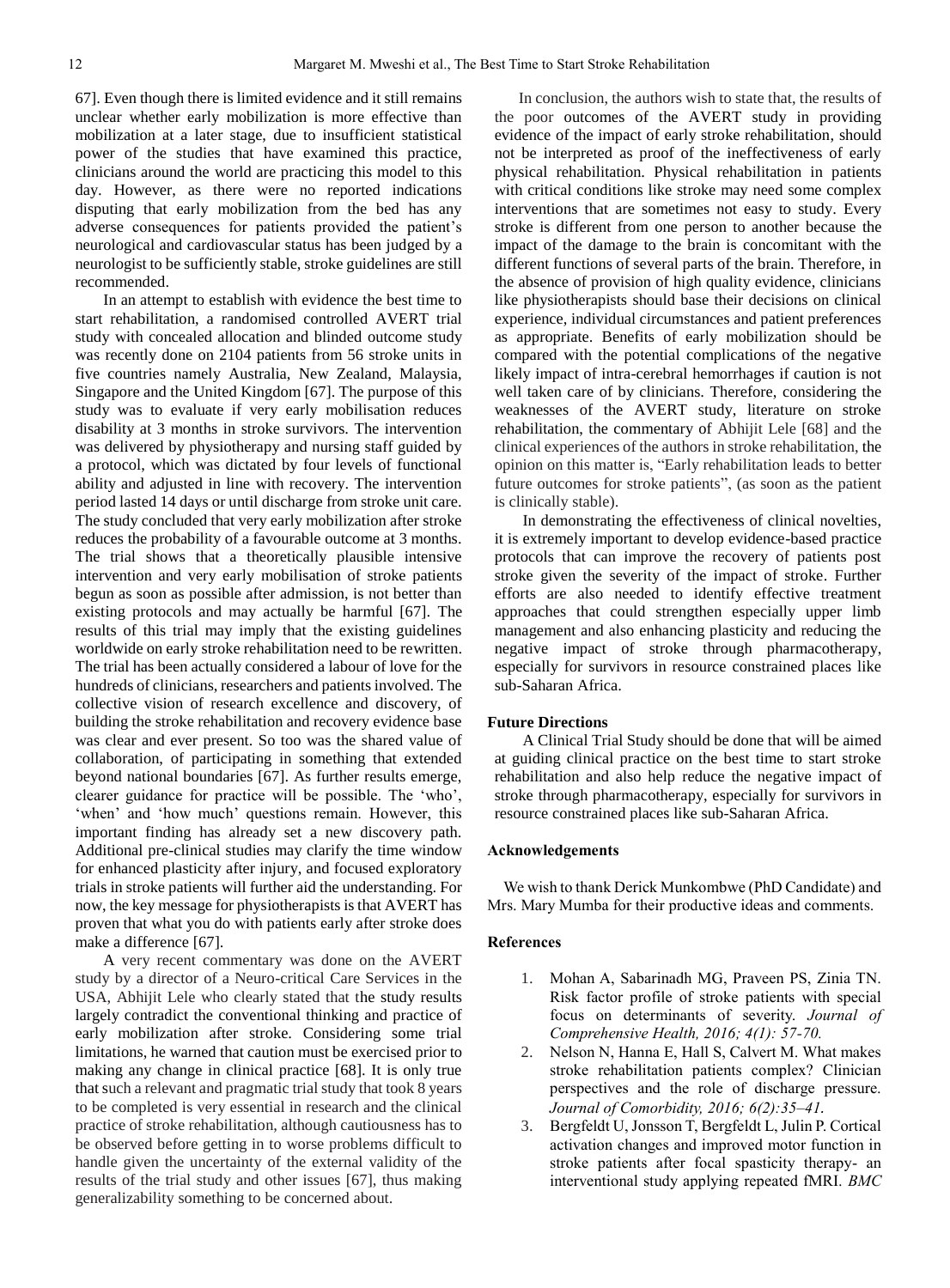*Neurology, 2015; 15:52 DOI 10.1186/s12883-015- 0306.*

- 4. Rhoda A, Smith M, Putman K, Mpofu R, DeWeerdt W, DeWit L. Motor and functional recovery after stroke: a comparison between rehabilitation settings in a developed versus a developing country. *BMC Health Services Research, 2014; 14:82.*
- 5. Triccas LT, Burridge JH, Hughes AM, Pickering RM, Desikan M, Rothwell JC, Verheyden G. Multiple sessions of transcranial direct current stimulation and upper extremity rehabilitation in stroke: A review and meta-analysis. *Clin Neurophysiology, 2015; [http://dx](http://dx/) doi.org/10.1016/j. clinph.2015.04.067.*
- 6. Sacco et al.,. An Updated Definition of Stroke for the 21st Century. A Statement for Healthcare Professionals from the American Heart Association/American Stroke Association. *Stroke, 2013; 44:2064-2089.*
- 7. World Health Organization. (2014). Global status report on non-communicable diseases 2014. http://www.who.int/nmh/publications/ncd-statusreport-2014/en/.
- 8. Ntanda PM. Nature and outcomes of Stroke in Adult Zambian Patients admitted at the University Teaching Hospital in Lusaka. *Masters of Medicine (Internal Medicine) University of Zambia, 2011.*
- 9. Ezejimofor MC, FuChen Y, Kandala N, Ezejimofor BC, Ezeabasili AC, Stranges S, Uthman OA. Stroke survivors in low- and middle-income countries: A meta-analysis of prevalence and secular trends. *Journal of the Neurological Sciences, 2016; 364: 68–76.*
- 10. Lekoubou A, Nkoke C, Dudzie A, Kengne AP. Computed tomography scanning and stroke mortality in an urban medical unit in Cameroon. *eNeurologicalSci, 2016; (2): 3-7.*
- 11. Gunnoo T, Hasan N, Khan MS, et al. Quantifying the risk of heart disease following acute ischaemic stroke: a meta-analysis of over 50 000 participants. *BMJ Open 2016; 6:e009535.doi:10.1136/bmjopen-2015-009535.*
- 12. Patil TB, Pasari AS, Sargar KM, Shegokar VE, Bansod YV, Patil MB.Serum Uric Acid Levels in Acute Ischemic Stroke: A Study of 100 Patients. *Journal of Neurology Research, 2011;* 1(5)177-189.
- 13. Muresanu et al., Cerebrolysin and Recovery after Stroke (CARS) A Randomized, Placebo-Controlled, Double-Blind, Multicenter Trial. *Stroke, 2016; 47: 151-159. Published online before print November 12, 2015, doi: 10.1161/STROKEAHA.115.009416.*
- 14. Tran J, et al, The epidemiology of stroke in the Middle East and North Africa, J Neurol Sci, 2010, doi:10.1016/j. jns.2010.05.016.
- 15. Lu et al., Acupuncture for neurogenesis in experimental ischemic stroke: a systematic review and meta-analysis. *Scientific Reports, 2016; 6:19521; DOI: 10.1038/srep19521.*
- 16. Powers et al., American Heart Association/ American Stroke Association Focused Update of the

2013 Guidelines for the Early Management of Patients With Acute Ischemic Stroke Regarding Endovascular Treatment. *Stroke. 2015; 46: 3020- 3035* Published online before print June 29, 2015, doi: 10.1161/STR.0000000000000074.

- 17. Lemogoum D, Degaute JP, Bovet P. Stroke prevention, treatment, and rehabilitation in subsaharan Africa. [Am J Prev Med.](http://www.ncbi.nlm.nih.gov/pubmed/16389133) 2005 Dec; 29(5 Suppl 1):95-101.
- 18. Owolabi MO, Mensah GA, Kimmel PL, Adu D, Ramsay M, Waddy SP, et al. Understanding the rise in cardiovascular diseases in Africa: harmonising H3Africa genomic epidemiological teams and tools. Cardiovasc J Afr 2014; 25 (3): 134–136.
- 19. Owolabi MO, Agunloye AM. Risk factors for stroke among patients with hypertension: A case-control study. J Neurol Sci 2013; 325 (1–2): 51–56.
- 20. Ojagbemi A, Owolabi M, Atalabi M, Baiyewu O. Stroke lesions and post-stroke depression among survivors in Ibadan, Nigeria. Afr J Med Med Sci 2013; 42 (3): 245–251.
- 21. Adeloye D. An Estimate of the Incidence and Prevalence of Stroke in Africa: A Systematic Review and Meta-Analysis. *PLOS ONE, 2014; 9(6): e100724. doi:10.1371/journal.pone.0100724.*
- 22. Yang X, Wang A, Lui X, An S, Chen S, Wang Y, Wang Y, Wu S. Positive changes in ideal CVH metrics reduce the incidence of stroke. *Scientific Reports, 2016; 6:19673 | DOI: 10.1038/srep19673.*
- 23. Walker RW, Jusabani A, Aris E, Gray WK, Mugusi F, Swai M, Alberti KG, Unwin N. Correlates of short- and long-term case fatality within an incident stroke population in Tanzania. *South African Medical Journal, 2013; 103 (2):107-112. DOI:10.7196/SAMJ.5793.*
- 24. Owolabi et al., The burden of stroke in Africa: a glance at the present and a glimpse into the future. Cardiovasc J Afr 2015; 26: S27–S38.
- 25. Atadzhanov M, Mukomena PN, Lakhi S, Ross OA, Meschia JF. Stroke Characteristics and Outcomes of Adult Patients Admitted to the University Teaching Hospital, Lusaka, Zambia. *The Open General and Internal Medicine Journal,* 2012;*5:* 3-8.
- 26. Trammell M, Kapoor P, Swank C. Improving practice with integration of patient directed activity during inpatient rehabilitation. *Clinical Rehabilitation, 2016;* DOI: 10. 1177/ 0269215515625100 cre.sagepub.com.
- 27. KNGF Clinical Practice Guideline for Physical Therapy in patients with stroke. © 2014 Royal Dutch Society for Physical Therapy (Koninklijk Nederlands Genootschap voor Fysiotherapie, KNGF).
- 28. Kjellström T, Norrving B, Shatchkute A. Helsingborg Declaration 2006 on European stroke strategies. *Cerebrovasc Dis. 2007; 23:231–241.*
- 29. Duncan PW, Horner RD, Reker DM, Samsa GP, Hoenig H, Hamilton B, LaClair BJ, Dudley TK. Adherence to post-acute rehabilitation guidelines is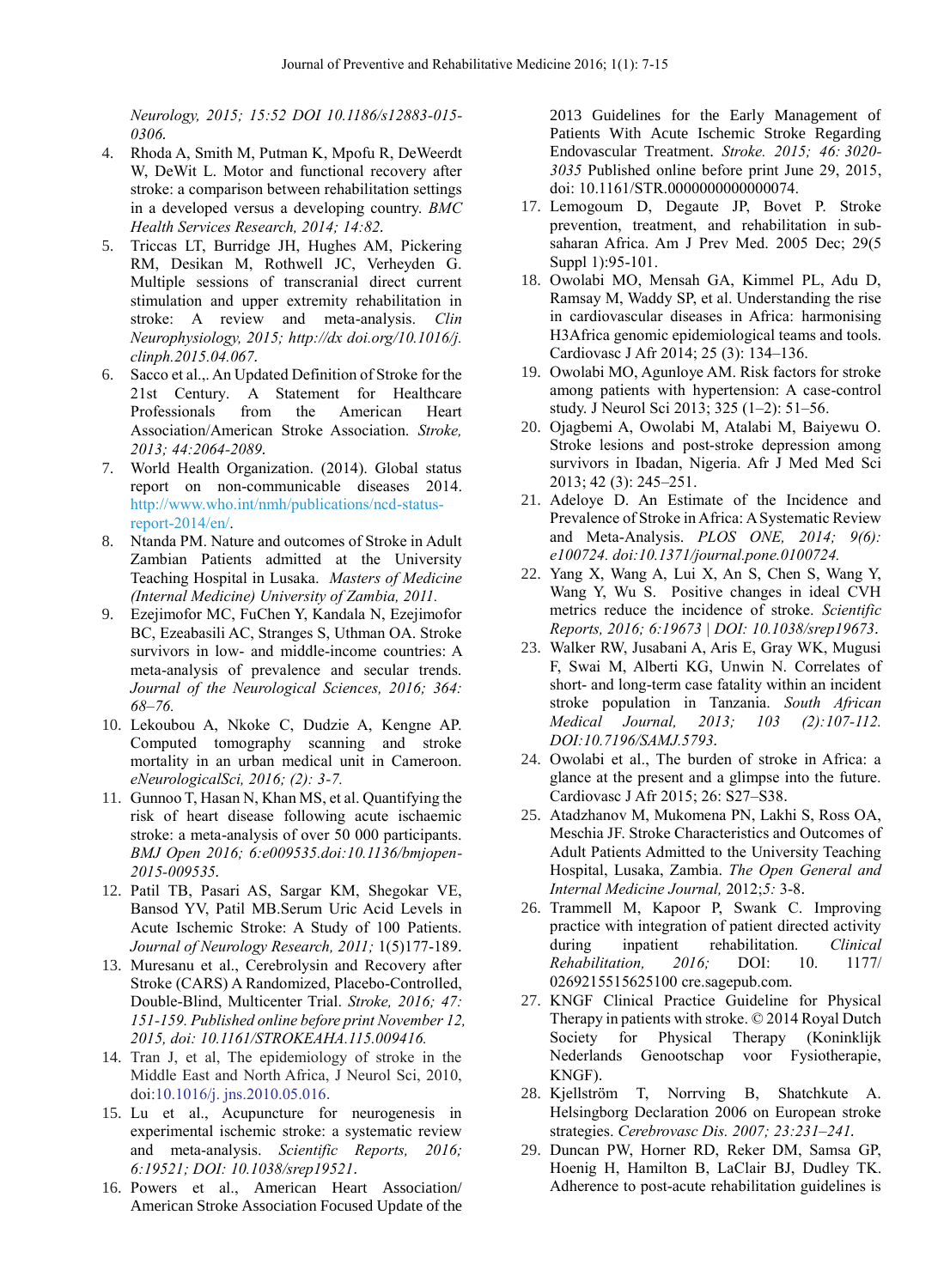associated with functional recovery in stroke. *Stroke, 2002; 33:167–177.*

- 30. Adams et al., Guidelines for the Early Management of Patients with Ischemic Stroke: A Scientific Statement from the Stroke Council of the American Stroke Association. *Stroke. 2003; 34: 1056-1083* doi: 10.1161/01.STR.0000064841.47697.22.
- 31. Rhoda A, Cunningham N, Azaria S, Urimubenshi G. Provision of inpatient rehabilitation and challenges experienced with participation post discharge: quantitative and qualitative inquiry of African stroke patients. *BMC Health Services Research, 2015; 15:423 DOI 10.1186/s12913-015-1057-z.*
- 32. Bernhardt J, Raffelt A, Churilov L, et al. Exploring threats to generalisability in a large international rehabilitation trial (AVERT). *BMJ Open, 2015; 5: e008378. doi:10.1136/bmjopen-2015-008378.*
- 33. Wang L, Conner JM, Nagahara AH, Tuszynsk MH. Rehabilitation drives enhancement of neuronal structure in functionally relevant neuronal subsets. *PNAS, 2016;* [www.pnas.org/lookup/suppl/doi:10.](http://www.pnas.org/lookup/suppl/doi:10)  1073/pnas.1514682113/-/D C Supplemental.
- 34. Govan L, Langhorne P, Weir CJ. Does the prevention of complications explain the survival benefit of organized inpatient (stroke unit) care? Further analysis of a systematic review. *Stroke, 2007; 38: 2536–40.*
- 35. Worthington C, Myers T, O'Brien K, Nixon S, Cockerill R. Rehabilitation in HIV/AIDS: Development of an Expanded Conceptual Framework. *Aids Patients Care and STDs, 2005; 19 (4): 258-271.*
- 36. Indredavik B, Bakke RPT, Slordahl SA, Rokseth R, Haheim LL. Treatment in a combined acute and rehabilitation stroke unit: which aspects are most important? *Stroke 1999; 30: 917–23.*
- 37. Khalid M, Sarwar MF, Sarwar MH, Sarwar M. Current Role of Physiotherapy in Response to Changing Healthcare Needs of the Society. *International Journal of Education and Information Technology, 2015; 1(3): 105-110.*
- 38. Ekstam L, Johansson U, Guidetti S, Eriksson, Ytterberg C. The combined perceptions of people with stroke and their carers regarding rehabilitation needs 1 year after stroke: a mixed methods study. *BMJ Open 2015; 5:e006784 doi:10.1136/bmjopen-2014-006784.*
- 39. National Clinical Guidance for Stroke (England). Intercollegiate Stroke Working Party. 4<sup>th</sup> Edition, 2012.
- 40. National Stroke Foundation. Clinical Guidelines for Stroke Management 2010. Melbourne Australia. ISSBN0-978-0-9805933-3-4
- 41. Stroke Foundation of New Zealand, New Zealand Guidelines. Group (2010) New Zealand clinical guidelines for stroke management 2010. <http://www.stroke.org.nz/resources/> NZ Clinical Guidelines Stroke Management 2010 Active Contents.
- 42. World Health Organization. How to use the ICF. A practical Manual for using the International

Classification of Functioning Disability, Health. Geneva, 2013.

- 43. Bergfeldt U, Jonsson T, Bergfeldt L, Julin L. Cortical activation changes and improved motor function in stroke patients after focal spasticity therapy -an interventional study applying repeated fMRI. BMC Neurology, 2015; 5:52; DOI 10.1186/s12883-015-0306.
- 44. Mawson et al., A Personalized Self-Management Rehabilitation System with an Intelligent Shoe for Stroke Survivors: A Realist Evaluation. *JMIR Rehabil Assist Technol 2016; 3(1):e1doi:10.2196/ rehab.5079.*
- 45. Cox AP, Raluy-Callado M, Wang M, Bakheit AM, Moore AP, Dinet J. Predictive analysis for identifying potentially undiagnosed post-stroke spasticity patients in United Kingdom. *Journal of Biomedical Informatics, 2016; 40:328-333 http://dx.doi.org/10.1016/j.jbi.2016.02.012.*
- 46. Carr, JH, & Shepherd, RB. Neurological rehabilitation: Optimizing motor performance (2nd ed.). London: 2010; Churchill Livingstone.
- 47. Macháčková K, Vyskotová J, Opavský J. Recovery of somatosensory and motor functions of the paretic upper limb in patients after stroke: Comparison of two therapeutic approaches. *Acta Gymnica, 2016; doi: 10.5507/ag.2015.026.*
- 48. Lämås K, Häger C, Lindgren L, Wester P, Brulin C. Does touch massage facilitate recovery after stroke? A study protocol of a randomized controlled trial. *BMC Complementary and Alternative Medicine, 2016; 16:50 DOI 10.1186/s12906-016-1029-9.*
- 49. Smania N, Montagnana B, Faccioli S, Fiaschi A, Aglioti S. Rehabilitation of Somatic Sensation and Related Deficit of Motor Control in Patients With Pure Sensory Stroke. *Arch Phys Med Rehabil, 2003; Vol (84): 1692-1702.*
- 50. Schrafl-Altermatt M, Dietz V. Cooperative hand movements in post-stroke subjects: Neural reorganization. *Clinical Neurophysiology, 2016; 127(1):748–754.*
- 51. Abdollahi I, Taghizadeh A, Shakeri H, Eivazi M, Jaberzadeh S. The relationship between isokinetic muscle strength and spasticity in the lower limbs of stroke patients. *Journal of Bodywork & Movement Therapies, 2014 http://dx.doi.org /10.1016/j. jbmt.2014.07.002.*
- 52. Kwakkel G, Kollen BJ. Predicting Activities after Stroke: what is clinically relevant? *International Journal of Stroke, 2013: 8(1): 25-32.*
- 53. Natarajan P, Oelschlager A, Agah A, Pohl PS, Ahmad O, Liu W. Current clinical practices in stroke rehabilitation: Regional pilot survey. *Journal of Rehabilitation Research and Development, 2008; 45(6): 841-850.*
- 54. Mikołajewska E. Normalized gait parameters in NDT-Bobath post-stroke gait rehabilitation. *Cent. Eur. J. Med. 2012; 7(2): 176-182; DOI: 10.2478/s11536-011-0138-6.*
- 55. Gajanan B, Hetali S, Neelema B, Rachana D, Ashok S. Perspective of Neuro Therapeutic Approaches